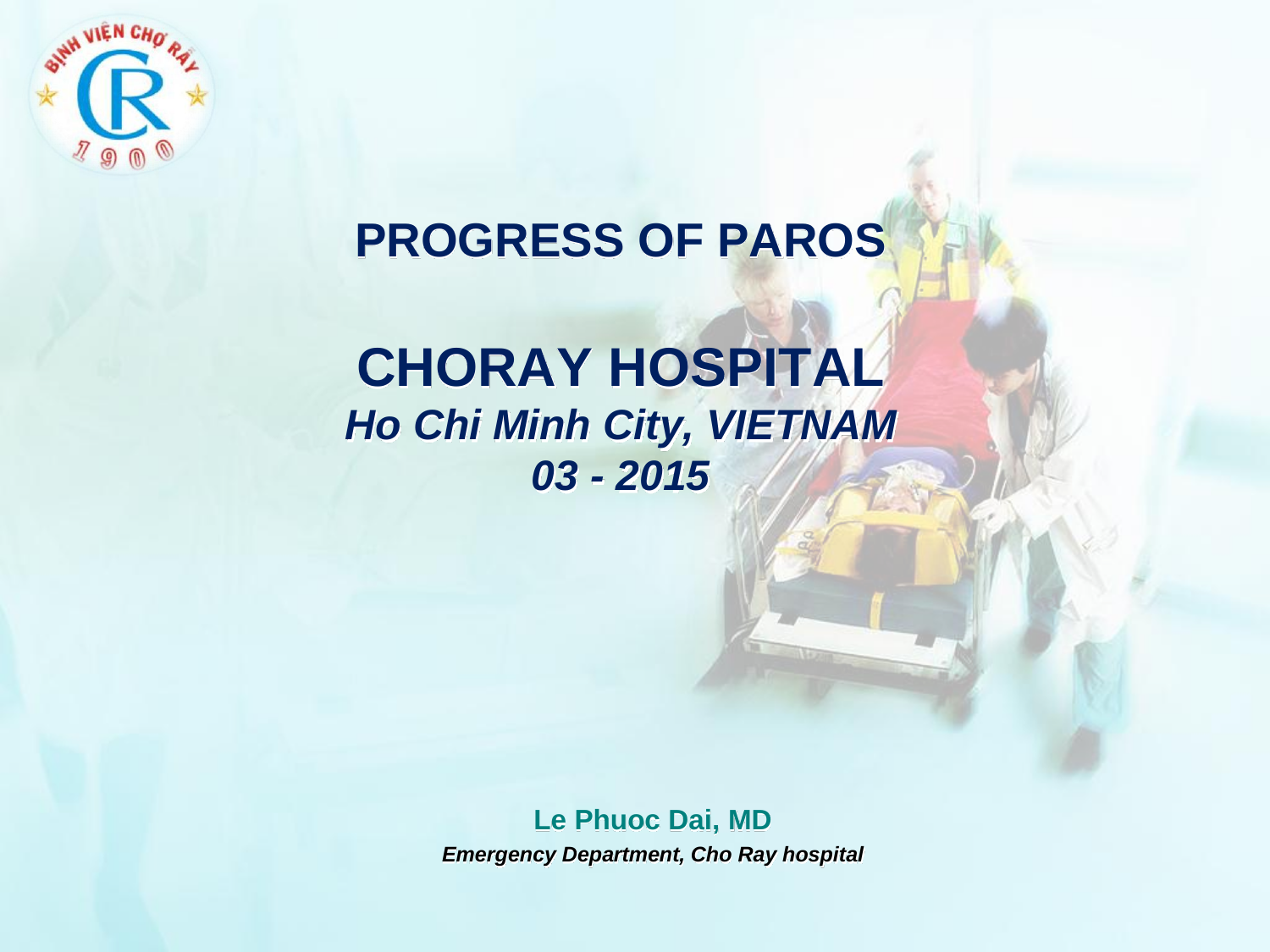





- 1. About us
- 2. Paros progress until Mar 2015
- 3. Advantages
- 4. Disadvantages / limitations
- 5. Suggestions
- 6. Conclusion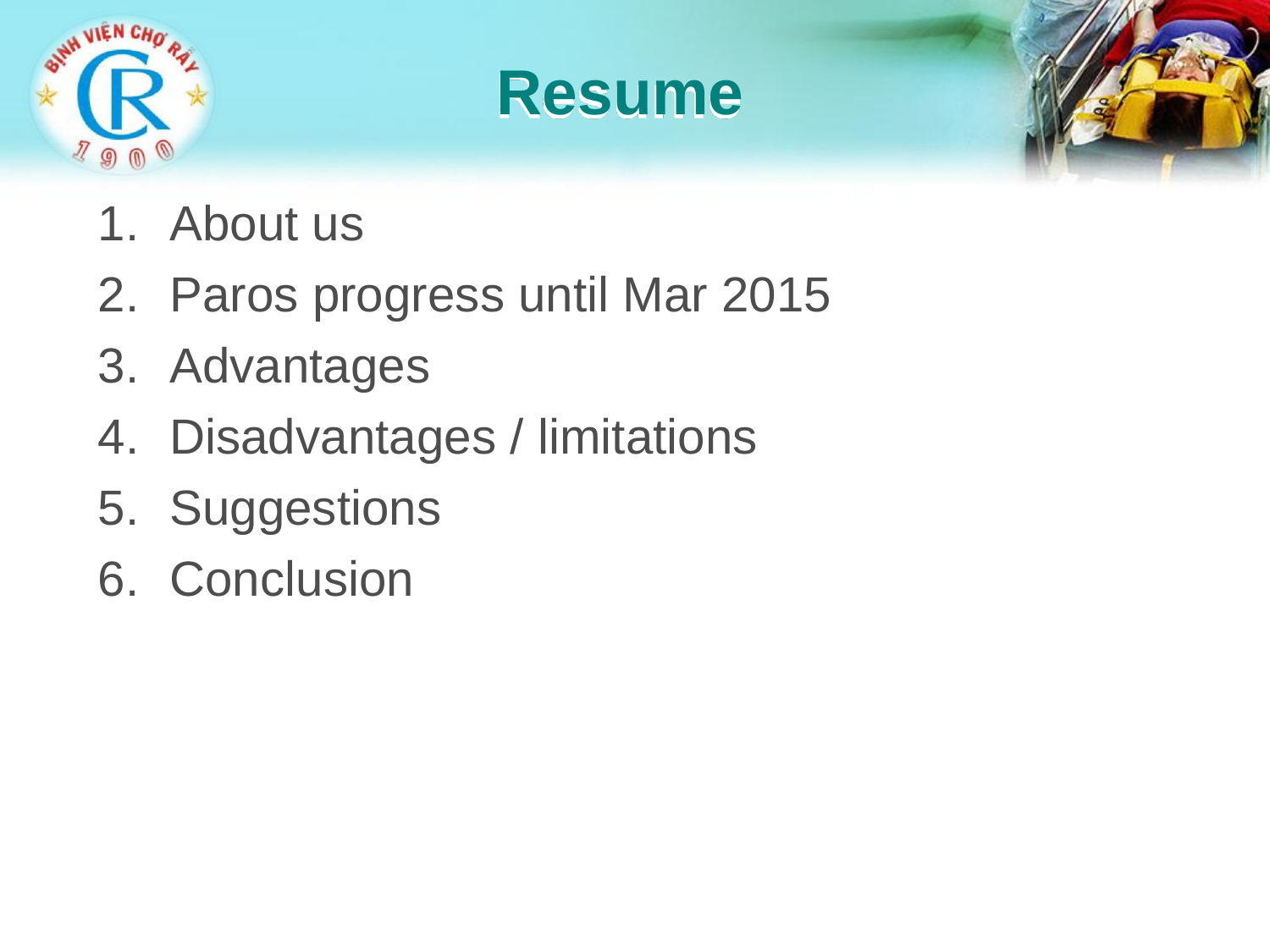

# **1. About us**



### Emergency department – Choray hospital

- Biggest hospital in South of Vietnam.
- Receiving patients from 17 province-city hospitals of south of Vietnam
- $\sim$  300 patients / day.
- Including trauma and non-trauma cases.
- Computed data files of patients.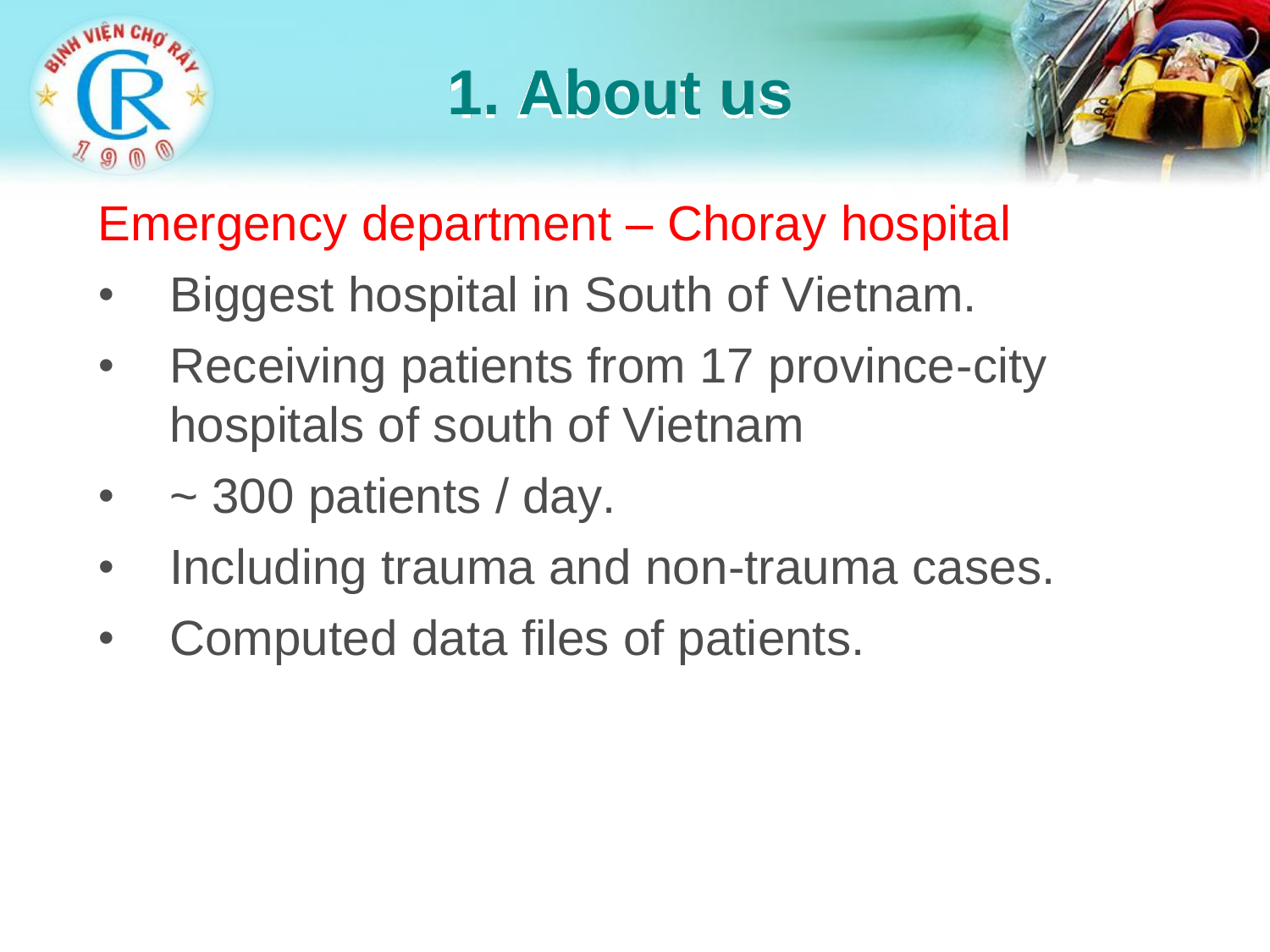

## **1. About us**



### EMS in Ho Chi Minh city

- Hotline : 115
- Head: "Emergency center 115 of Hochiminh city"
- With 5 satellite EM centers.
- Instant helps from 35 hospitals EM call center with EM responses.
- Ambulance: 01 doctor + 2 nurses + driver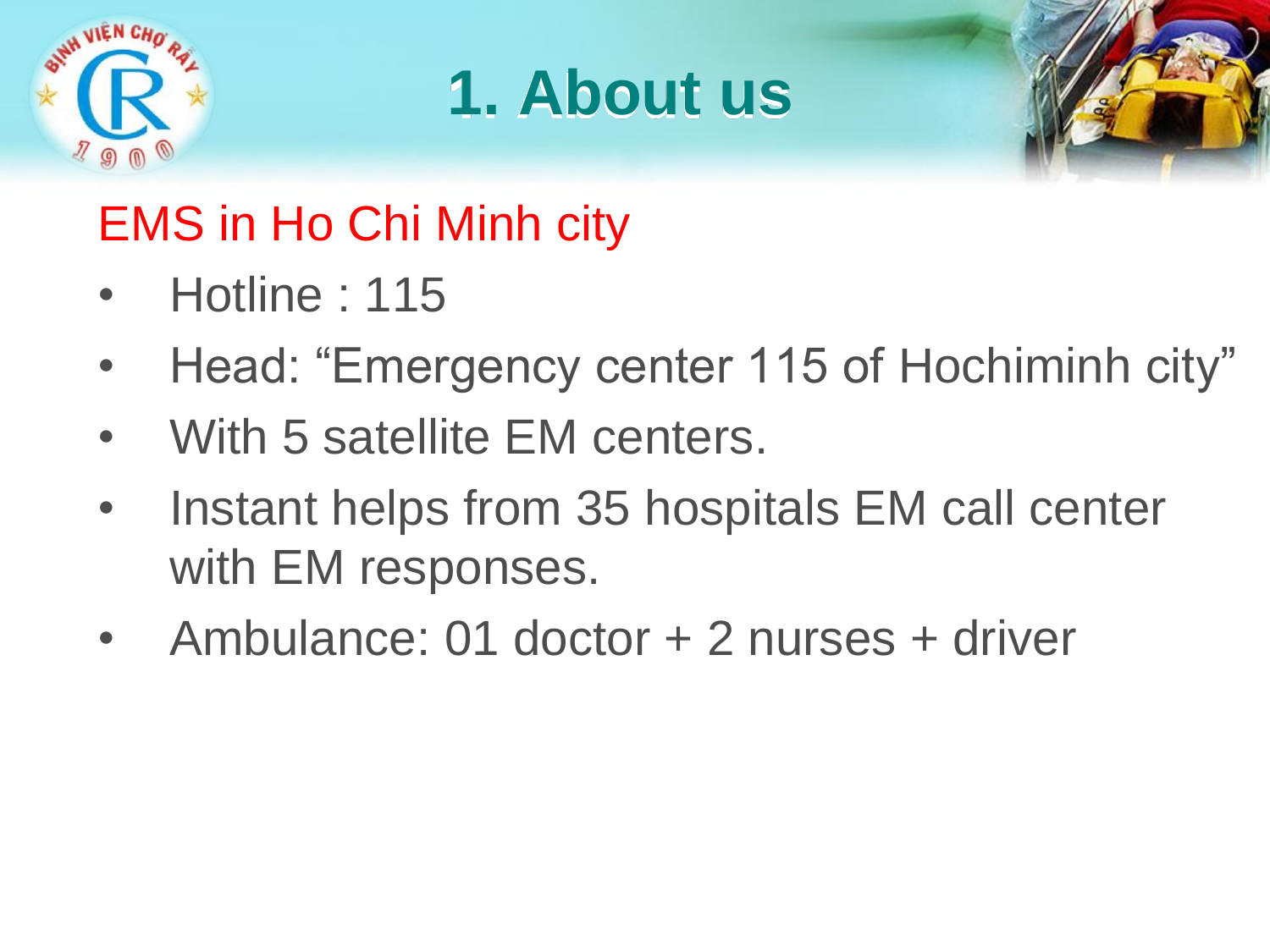





### EMS in other cities

- Hotline : 115
- Establishing …
- Private ambulance is preferred
- Ambulance: 1 nurse  $\pm$  01 doctor + driver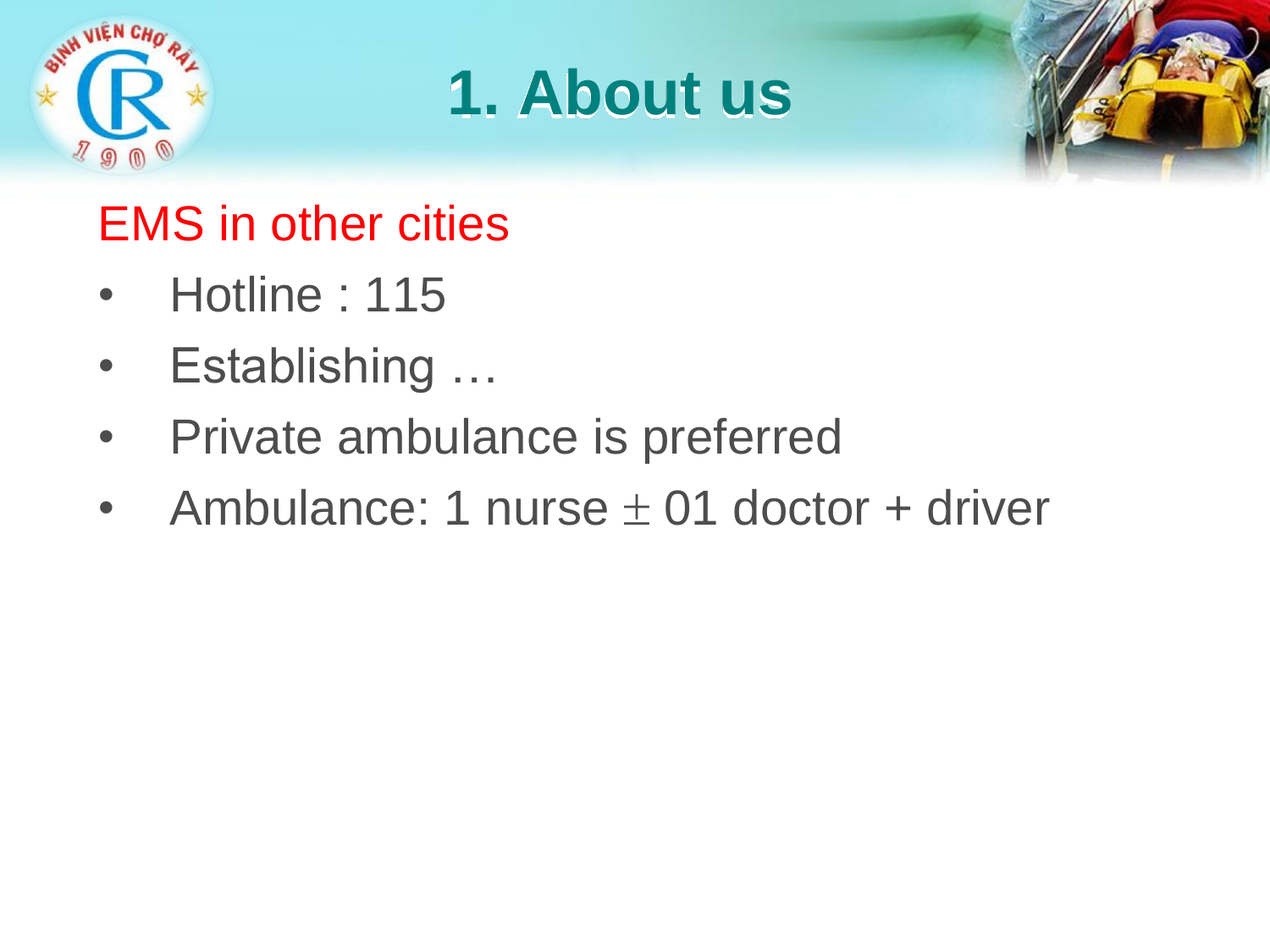

# **2. Paros progress**



### From Aug 2014 – Mar 2015 : 50 cases

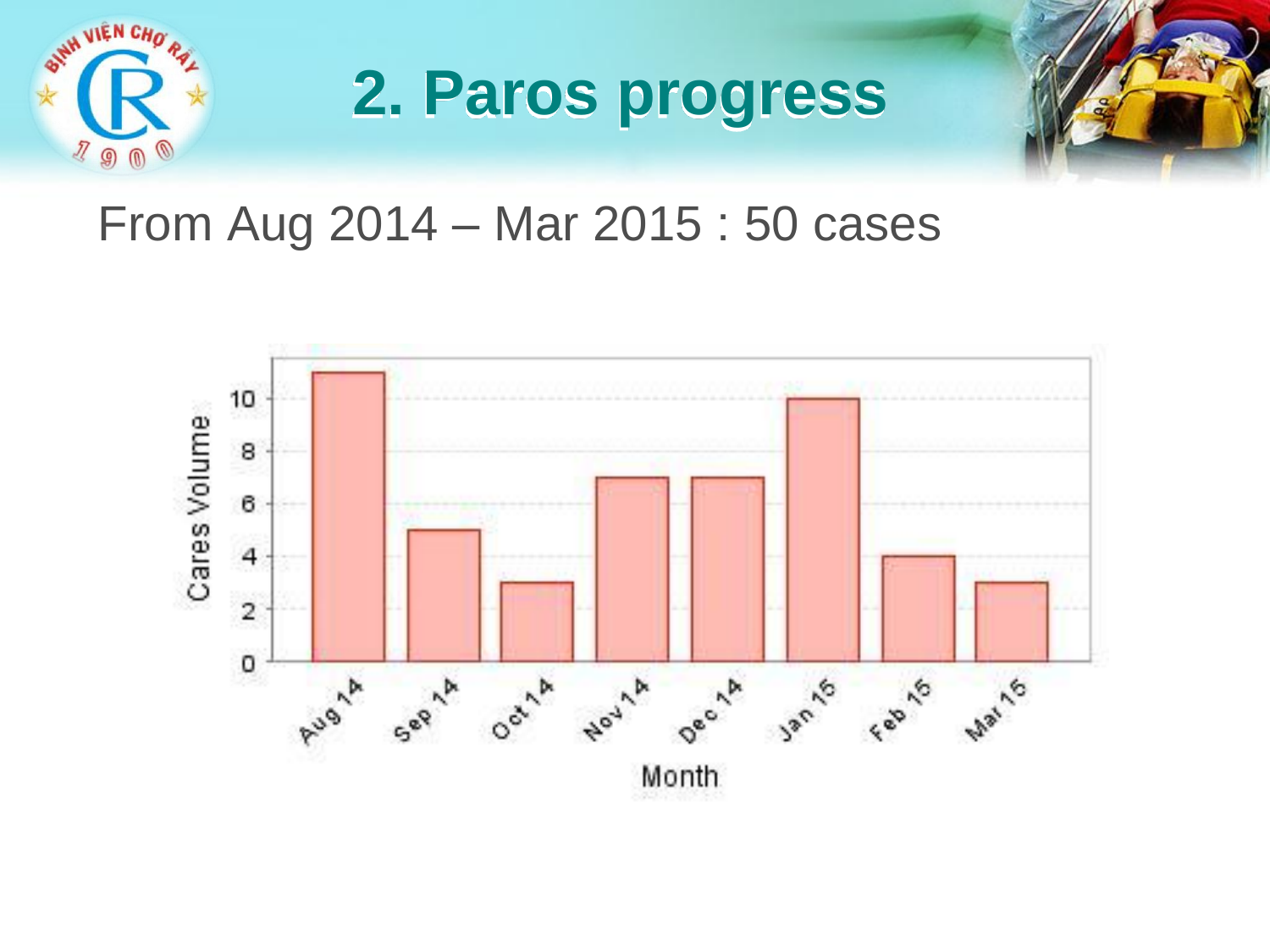

# **3. Advantages**



- Huge number of patient admitted.
- Computed data patient files.
- Quick approach to scene (115 or nearby hospitals)
- ECG monitor and defibrillation device in ambulance.
- Airway ready.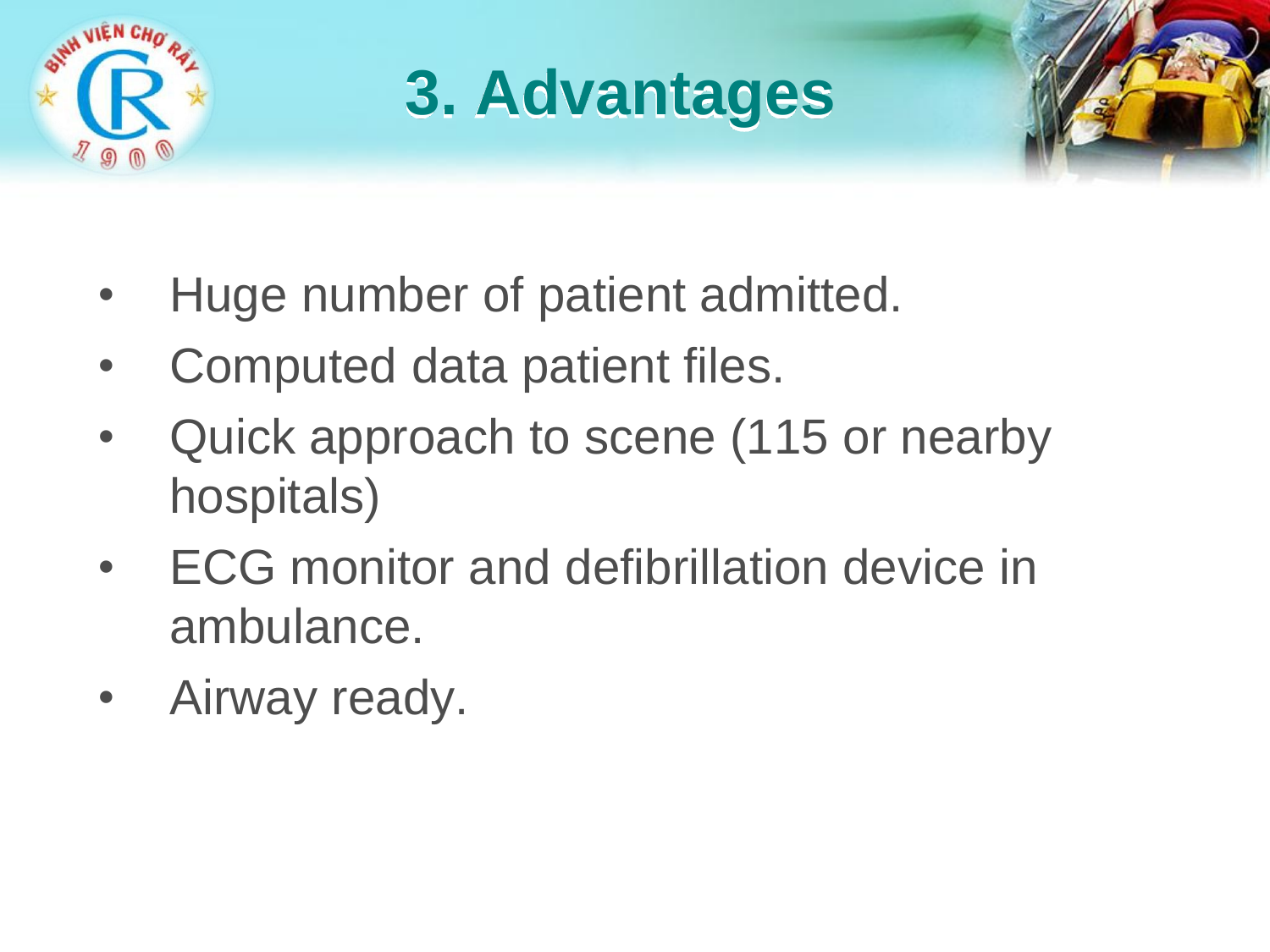

# **4. Disadvantages**

- 
- Lack of EAD at public areas except Aeroport.
- No mechanical CPR device.
- Lack of observation patients who survived
- Lack of CPR education for family members
- Collecting missing data: pre-hospital or time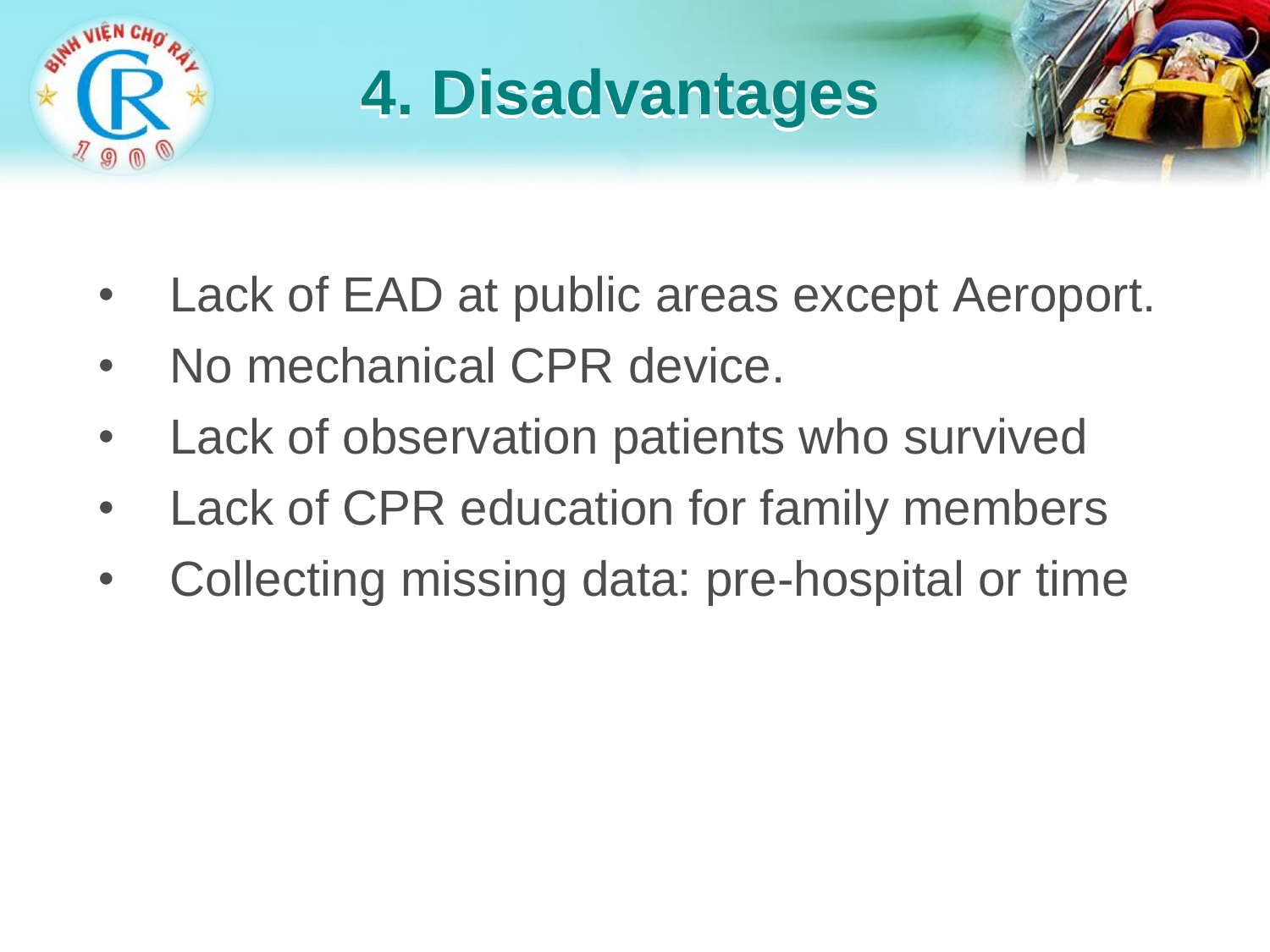

# **5. Suggestion**



- Training the doctors and nurses who are involved in Paros Study data
- Classes for raising the awareness of cardiac arrest and CPR for no-medical-people.
- More EAD and how to use them.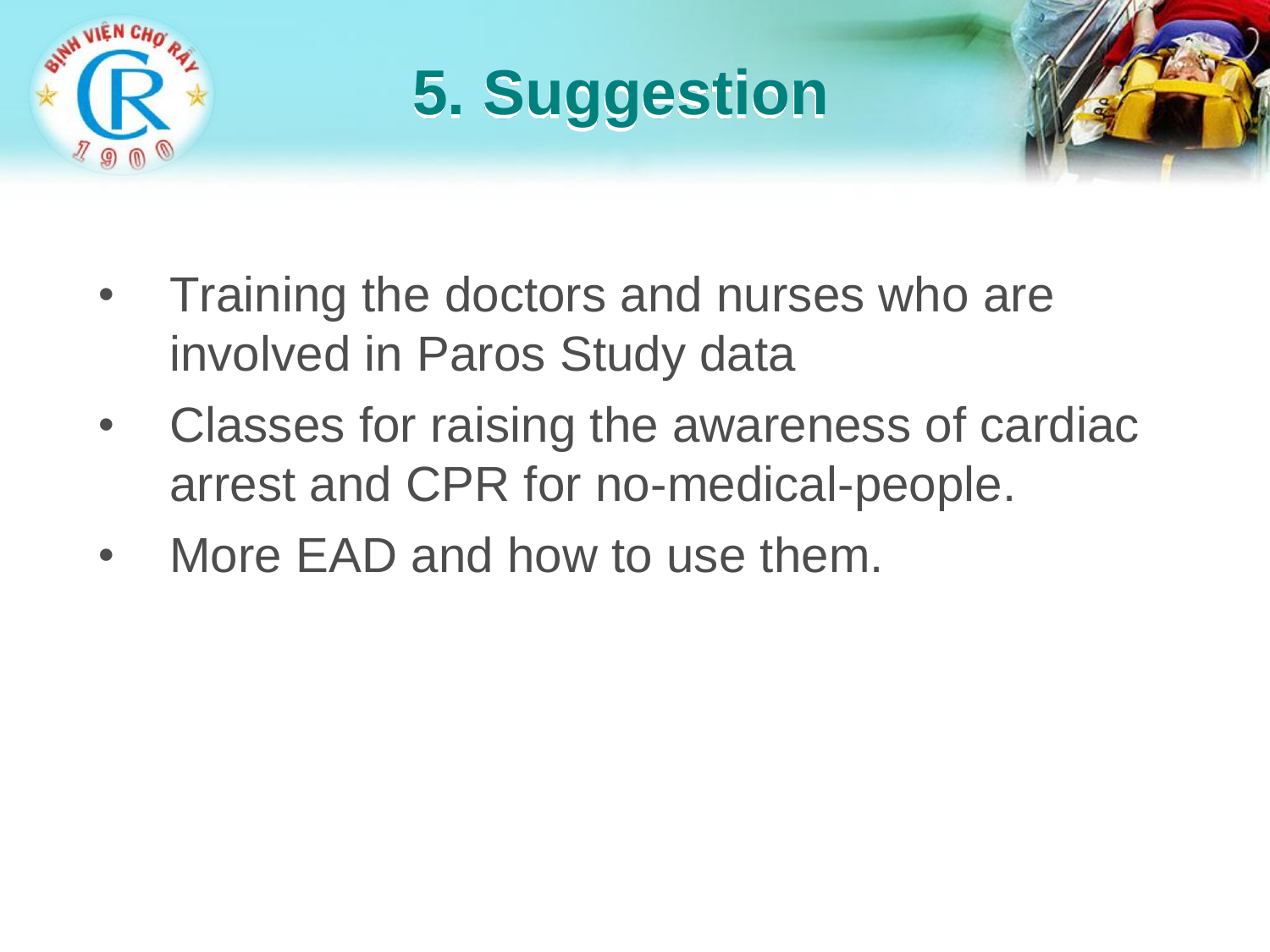

### **6. Conclusion**



- Paros is effective study  $\rightarrow$  review about our pre-hospital care
- Keep on joining PAROS with our thought of improuve our young EMS in Hochiminh City.